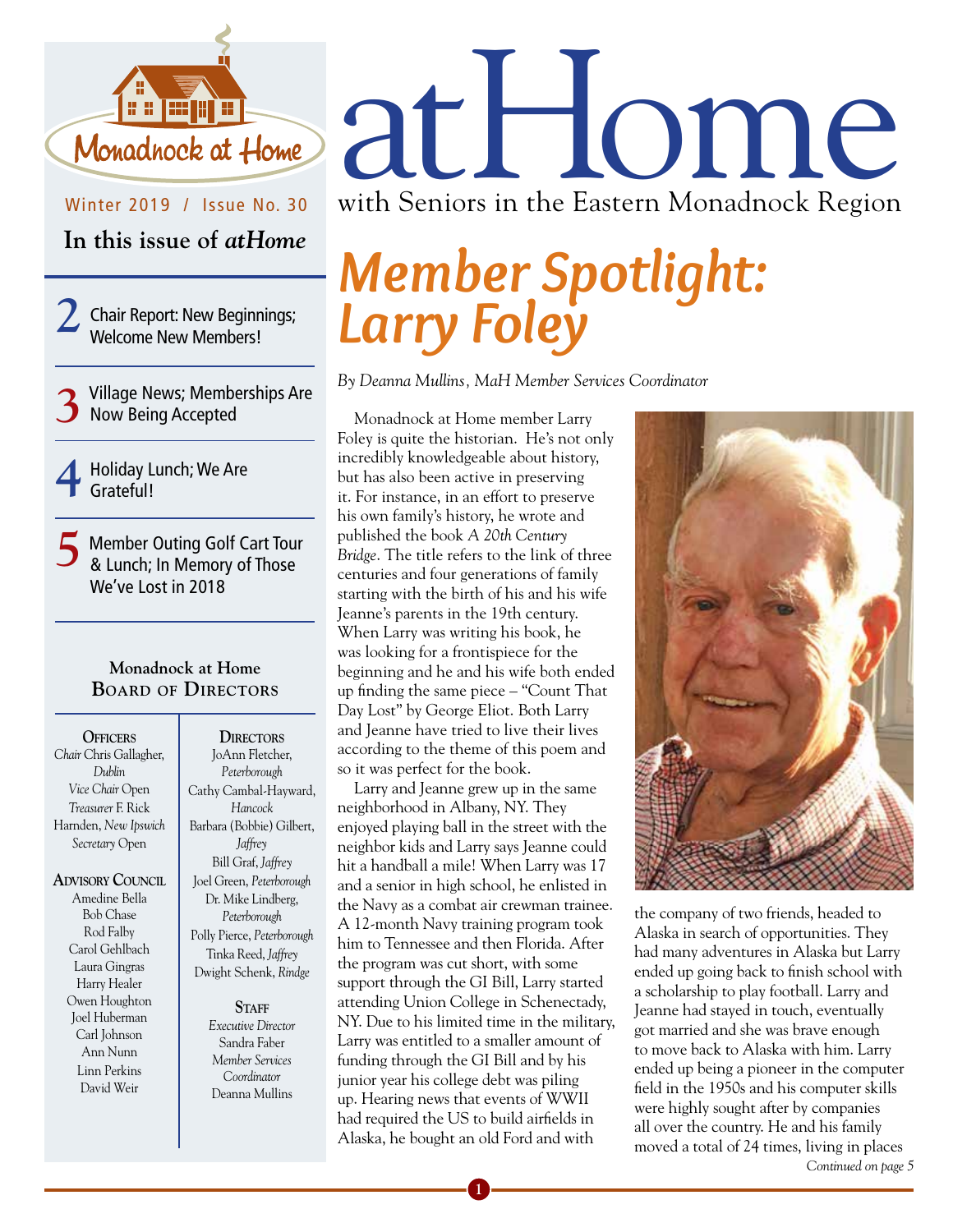

# *Chair Report: New Beginnings Chair Report: New Beginnings*

*By Chris Gallagher, MaH Board Chair By Chris Gallagher, MaH Board Chair*

I write this message while visiting I write this message while visiting new grandchildren, Nora and Emmett. new grandchildren, Nora and Emmett. The twins are seven weeks old and, The twins are seven weeks old and, despite their age, somewhat musically despite their age, somewhat musically inclined. See Emmett leading Nora in a inclined. See Emmett leading Nora in a round of (we think) Christmas carols. round of (we think) Christmas carols.

The birth of children certainly The birth of children certainly represents a new beginning and as a represents a new beginning and as a parallel I now start a new role as the parallel I now start a new role as the Chair of Monadnock at Home (MaH). Chair of Monadnock at Home (MaH). At MaH, I have been a volunteer At MaH, I have been a volunteer and board member for two years. My and board member for two years. My primary responsibilities have been as a primary responsibilities have been as a driver, soup coordinator, and a MedPal. driver, soup coordinator, and a MedPal. The MedPal program is one of the best The MedPal program is one of the best services that I have ever seen, and we services that I have ever seen, and we hope to expand it in the future. hope to expand it in the future.

In my life before MaH, I was a social In my life before MaH, I was a social worker at Monadnock Community worker at Monadnock Community Hospital and Cheshire Medical Center Hospital and Cheshire Medical Center for many years and live in Dublin with for many years and live in Dublin with my wife Jane. my wife Jane.

MaH had a very successful year MaH had a very successful year

in 2018. Sandra Faber was promoted to replace founding in 2018. Sandra Faber was promoted to replace founding Executive Director Cindy Bowen and Deanna Mullins replaced Executive Director Cindy Bowen and Deanna Mullins replaced Sandra as Member Services Coordinator. Together our talented Sandra as Member Services Coordinator. Together our talented staff has done a tremendous job supporting our members and staff has done a tremendous job supporting our members and the organization. the organization.

As always, funding was a challenge, but Sandra miraculously As always, funding was a challenge, but Sandra miraculously developed multiple new sources. In fact, this was the second developed multiple new sources. In fact, this was the second highest fund-raising year on record. highest fund-raising year on record.

In 2018, we also mourned the loss of founding board member In 2018, we also mourned the loss of founding board member Tuck Gilbert. As fellow founder Owen Houghton stated in his Tuck Gilbert. As fellow founder Owen Houghton stated in his tribute to Tuck in our last newsletter: "… he touched other's tribute to Tuck in our last newsletter: "… he touched other's lives with his gentle and caring spirit and MaH is a grateful lives with his gentle and caring spirit and MaH is a grateful beneficiary." We are pleased that his wife Bobbie Gilbert has beneficiary." We are pleased that his wife Bobbie Gilbert has

### *Welcome New Members and Volunteers! Welcome New Members and Volunteers!*

#### *New Members: New Members:*

Brenda, Rindge Brenda, Rindge Virginia, Peterborough Virginia, Peterborough Polly, Peterborough Polly, Peterborough

Pauline, Peterborough Pauline, Peterborough Louise and Bernie, Jaffrey Louise and Bernie, Jaffrey Barry and Susan, Peterborough Barry and Susan, Peterborough

Liz, Harrisville Liz, Harrisville

#### *New Volunteers: New Volunteers:*

Polly, Peterborough Polly, Peterborough Betty, Peterborough Betty, Peterborough Mark, Hancock Mark, Hancock





continued as a valued member of the board. continued as a valued member of the board.

Thanks to retiring board members Annie Card, Rick Thanks to retiring board members Annie Card, Rick Harnden, and Kim Chandler for their wonderful help over the Harnden, and Kim Chandler for their wonderful help over the years. Rick has generously offered to continue his services as years. Rick has generously offered to continue his services as treasurer. Finally, welcome to new board members Polly Pierce treasurer. Finally, welcome to new board members Polly Pierce and Tinka Reed. and Tinka Reed.

Goals for the coming year include continuing to provide Goals for the coming year include continuing to provide exceptional services to our current and future members, exceptional services to our current and future members, recruiting new volunteers for our board and committees, and recruiting new volunteers for our board and committees, and exploring grants and other opportunities to solidify our present exploring grants and other opportunities to solidify our present and future financial base. and future financial base.

Thanks again and I look forward to beginning my new role Thanks again and I look forward to beginning my new role as chair. **@** 

**2 3 4 2 3 4**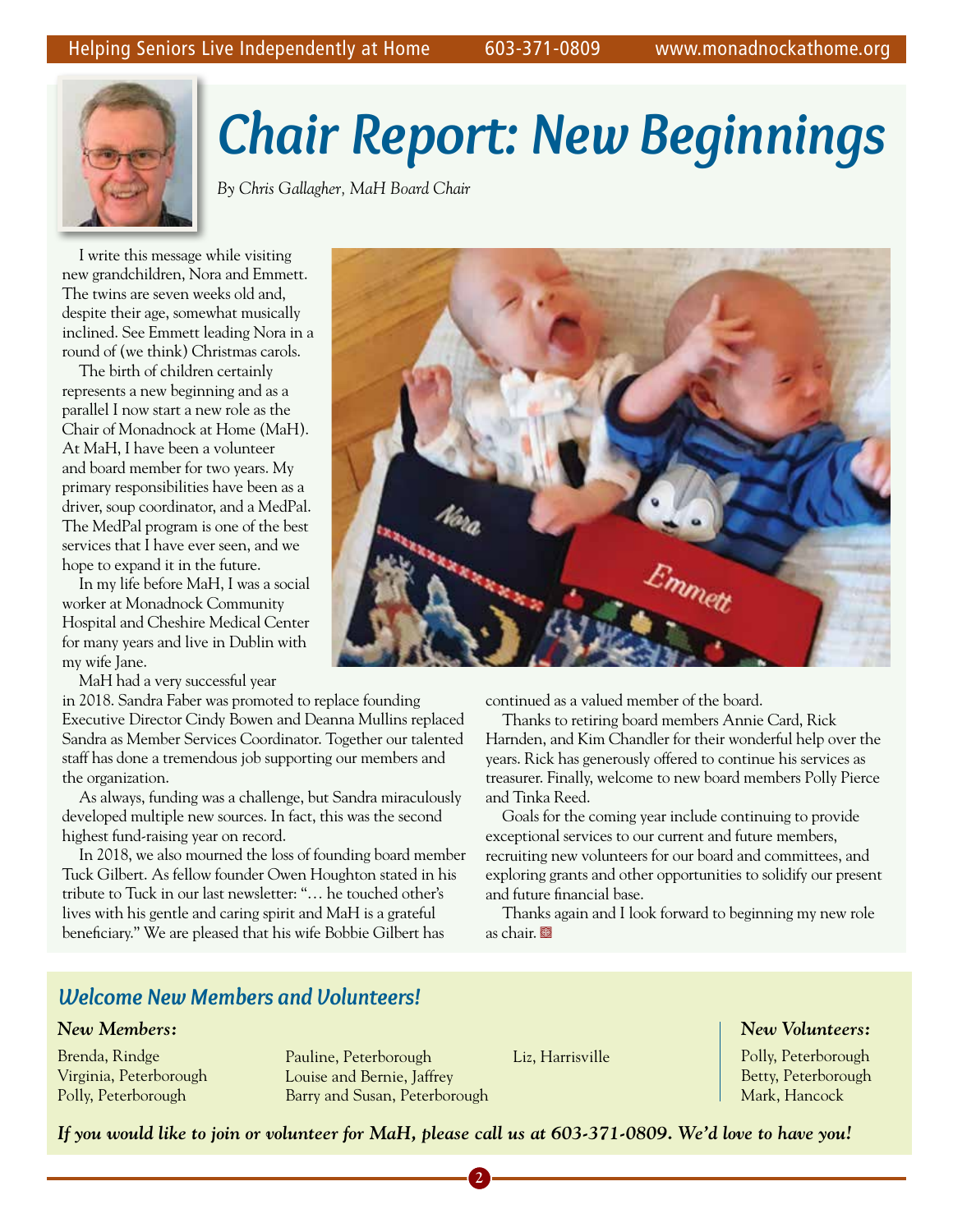

# *Village News*

*By Sandra Faber, Executive Director* 

Every once in a while I'll print out and very quietly post a quote on my fridge. I call them "fridge worthy." When a new one appears, they notice... and read it. They are my teenagers. In this subtle way, I'm hoping they absorb these little lessons and inspirations during their frequent fridge openings.

Some of my favorites from author Regina Brett:

"If we threw our problems in a pile and saw everyone else's, we'd grab ours back."

"Envy is a waste of time. You already have all you need."

"Life isn't tied with a bow, but it's still a gift."

These are good reminders for us all.

My newest "fridge worthy" addition: "Connection is why we're here; it is what gives purpose and meaning to our lives," by author Brene Brown. It's there to remind them to make personal social connections, not just social media connections. But, this quote also resonates with me as I sit down to write this column. After all, connection is at the heart of Monadnock at Home and is a running theme when I look back on 2018.

In December, new and long-time members of MaH gathered to celebrate the holidays together by the warmth of the wood stove at Emma's Pub. We had a great time as we connected with one another and recapped the year.

We held many other programs and outings throughout the year giving us all an opportunity to connect, none more pertinent than the Introduction to Genealogy program, where Chris Gallagher left us all wondering if just maybe, everyone in the room might be connected somehow! We connected the community to MaH when we hosted author Thomas Moore in May. We ate, we hit golf balls, drove golf carts, had coffee & good conversations, learned some new recipes, took in some history, explored our dreams, and were inspired by fellow member Francelia Clark's journey on horseback.

In addition to our programs, we are connecting members with volunteers and service providers on a daily basis. Whether it's computer assistance, grocery delivery, MedPal, rides, homemade soup, check-in calls or handyman help, it is my hope that each interaction with staff, a volunteer or a service provider, fosters a meaningful connection for you. These

## *Exceptional* Service. *Exceptional* Experience.



Cathy Cambal-Hayward 603-371-1902 cch@masiello.com

BETTER HOMES AND GARDENS REAL ESTATE The Masiello Group 95 Grove Street, Peterborough, NH **|** Off ice: 924-8373

## *Memberships are now being accepted*

For more information call 603-371-0809 or visit our website monadnockathome.org





*Our MissiOn The Mission of Monadnock at Home is to provide seniors of the Monadnock Region with the support and practical means to live and thrive in their homes and communities.*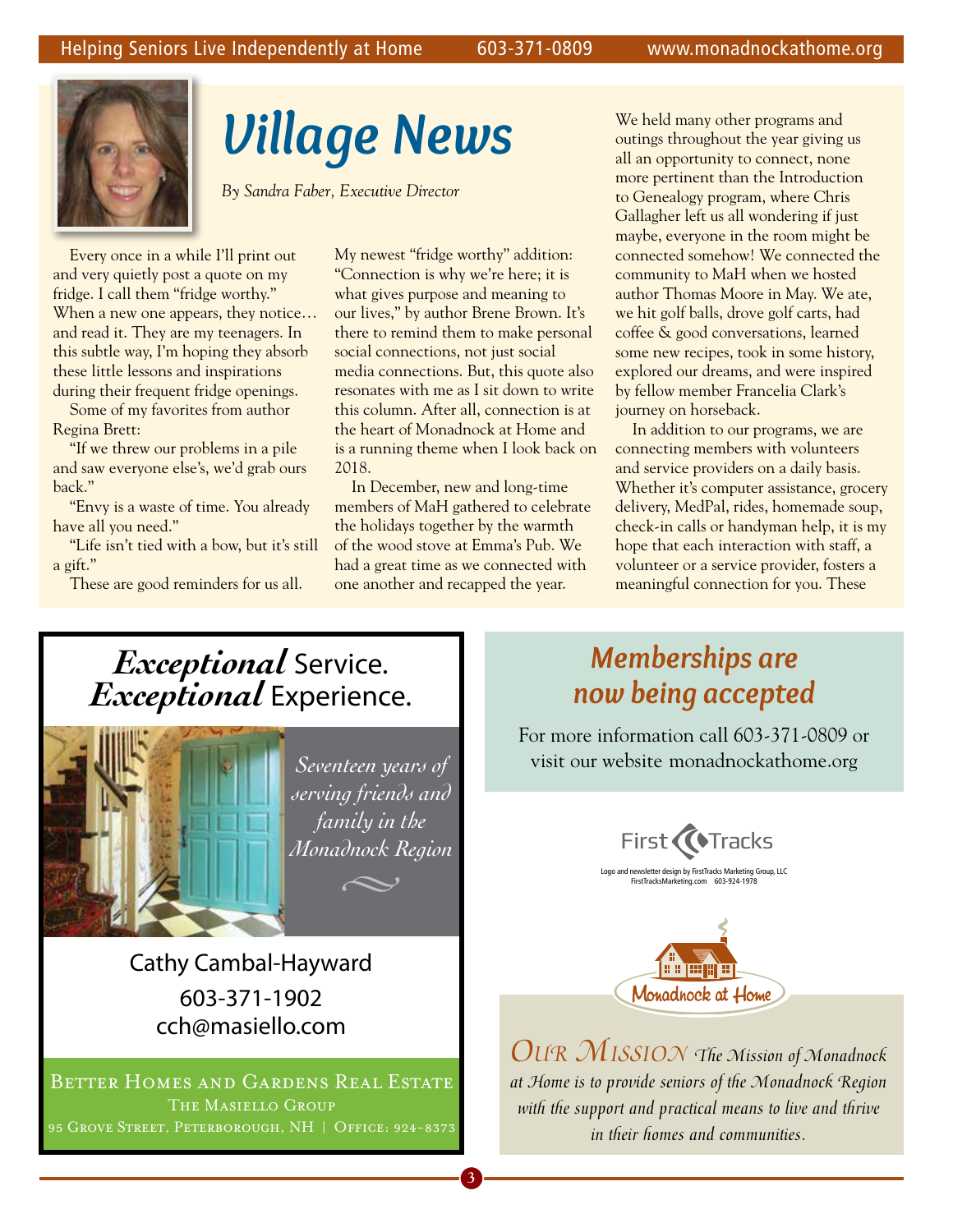experiences and connections feed our soul, as Thomas Moore reminded us in May.

As you know, keeping our programs and services going requires raising funds. This past year, some funding opportunities seemed to just come knocking, but the reality is they were all a result of connections, some small and some much deeper. In all cases, we are forever grateful to all our donors and to all of our members who support our mission with your membership. We are also grateful for the support of our community partners, most notably Monadnock Community Hospital and Community Volunteer Transportation Company.

At our January board meeting, we welcomed Chris Gallagher to the board chair position and both Tinka Reed and Polly Pierce as new board members. All three come with a volunteer spirit and their own connection to Monadnock at Home.

Starting with this issue, we will acknowledge our connections with friends who passed in the previous year with a special "In Memory" section.

As always, remember to call us at 603-371-0809 to make a request. That is why we are here! I wish you all a happy and healthy new year and I look forward to connecting with all of vou in 2019!



*Members Enjoying Our Holiday Lunch.*

## **We Are Grateful**

*By Sandy King, MaH Newsletter Chair*

As I reflect on the past year and look forward to 2019, I am filled with gratitude. From a personal standpoint, I'm grateful to be blessed with a healthy family and the arrival of a third beautiful grandchild in November 2018. From an organizational standpoint, I'm grateful for the many donors who have so generously offered their financial support to sustain our mission. Because of this support, we are able to assist our members living at home to get to their medical appointments or the pharmacy, obtain grocery delivery, receive free homemade soup during the winter months, and participate in numerous programs that are fun, educational, foster kinship, and avoid the dangers and loneliness of isolation. MaH is in its ninth year of operation providing these services and more because of our donors.

As a membership based organization, fees provide only about half of our annual expenses of approximately \$88,000. Fundraising must account for the rest. In 2018, we were fortunate to be supported by numerous individuals as well as local businesses and

organizations. Individual names are too numerous to list here but will be included in our forthcoming annual report. Donations in 2018 from businesses and organizations include:

- The Uplift Music Festival (held at Oak Park in Greenfield)
- **Nature's Green Grocer (in Peterborough)**
- **n** Cooper's Hill Public House (in Peterborough)
- n The Bean Family Foundation
- n Monadnock Men on a Mission

Of course, we are also grateful for all of our newsletter advertisers, past and present, many of whose ads appear in this issue. Their support helps us defray the cost of our newsletter while informing and entertaining our members.

Applause please as we extend a huge thank you to a community at large who values our seniors, along with respecting and supporting their choice to live and thrive in their own homes. We could not continue our work without you!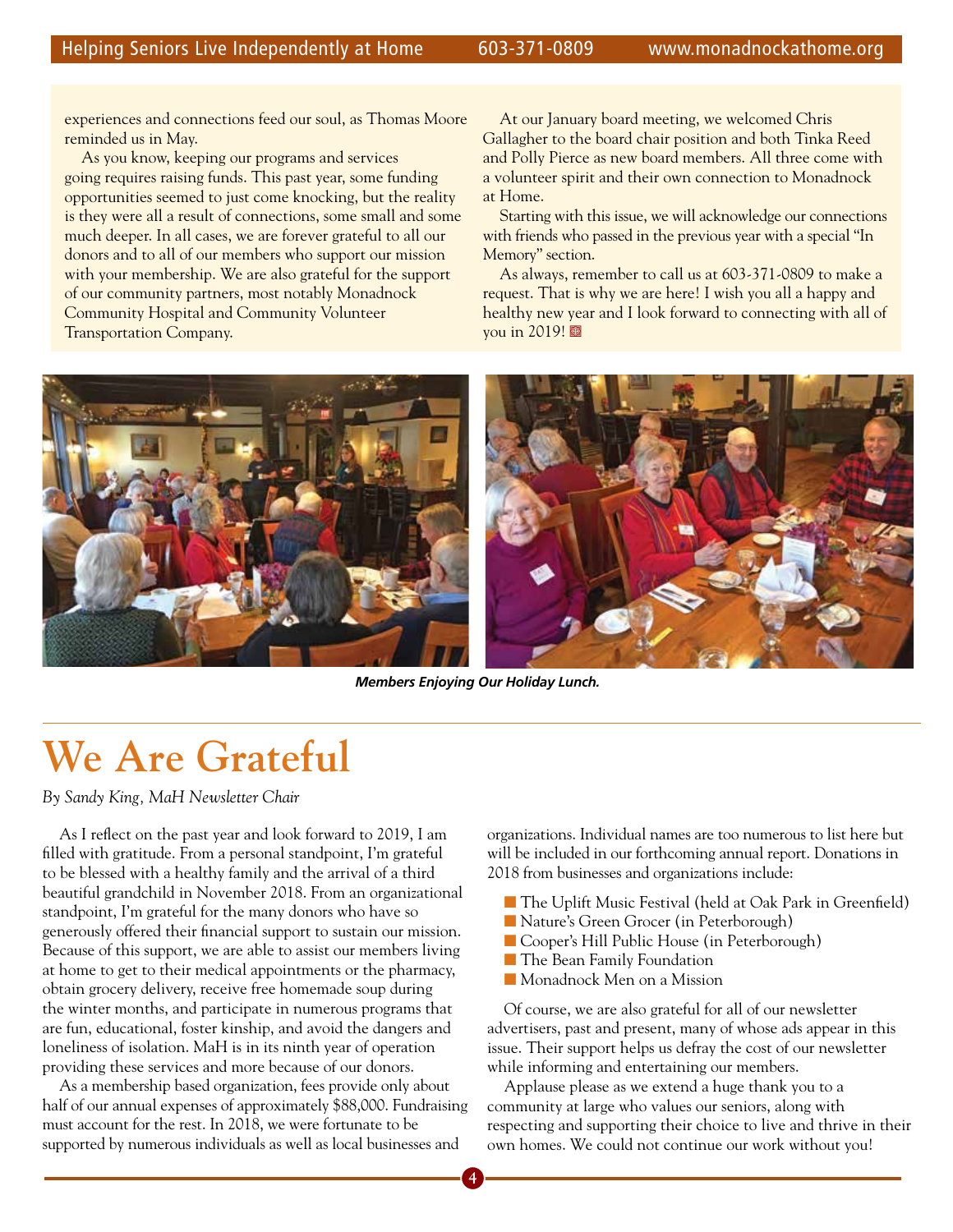*Larry Foley, Continued from page 1*

like Silicon Valley, Maine, St. Croix, and eventually settling in New Hampshire to be near family. Larry is the proud father of five children – Sharon, Kathleen, Timothy, Colleen, and Michael – and proud grandfather of countless grandchildren and greatgrandchildren!

Not one to be idle, Larry is thankful that "retirement and the good Lord" allow him to continue to stay busy by volunteering. Currently, he is working to preserve the pieces of history that can be found at the Cathedral of the Pines in Rindge, NH. Cathedral of the Pines is approaching 100 years in existence and Larry is working hard to raise funding for preservation, particularly of the Women's Memorial Bell Tower and the beautiful carillon bells. This memorial is believed to be the first monument dedicated to recognizing

## Count That Day Lost

*By George Eliot*

*If you sit down at the set of sun And count the acts that you have done, And, counting, find One self-denying deed, one word That eased the heart of him who heard, One glance most kind That fell like sunshine where it went – Then you may count that day well spent. But if, through all the livelong day, You've cheered no heart, by yea or nay – If, through it all You've nothing done that you can trace That brought the sunshine to one face – No act most small That helped some soul and nothing cost –* 

*Then count that day as worse than lost.*

the service and sacrifice of women.

Larry has been a Monadnock at Home member for a number of years and says he values the development of friendships that come about as a result of being a member of Monadnock at Home. Ask Larry to have coffee sometime and tell you about the time he ran a saloon at Fort Seward in Haines, Alaska!

#### **In Memory of Those We've Lost in 2018**

*Lawrence Boutot George Duncan Tuck Gilbert Kathy Graves Bev Kemp Art Maki Stephen Millard Quent Peacock*

## **Golf Cart Tour & Lunch at Shattuck Golf Club**

*By Cynthia Sue Martell, MaH Member*

Sandwiched between drab days, September 27, 2018 burst into being with sunshine and the beginnings of autumn colors. It was ideal weather for a tour of the Shattuck Golf Club in Jaffrey.

With golf carts lined up safari style, we followed the lead of our affable guide Tony, Shattuck's activity director. His elderly Labrador retriever, Sage, accompanied him. Sage is famous for her golf ball retrieving skills!

A backdrop of picturesque mixed woodlands surrounds the golf course. Scenic ponds and bogs abound. Both support a fascinating array of aquatic plants and provide wildlife habitat.

Tony pointed out otter 'slides' and a beaver lodge. Beavers are renowned as "nature's engineers," but we were also impressed by human engineering. This in the form of numerous and artfully designed wooden bridges that span the course's moist areas.

We rejoiced in breathtaking views of Grand Monadnock and made stops for those who wanted to capture its splendor in photos.

At tour's end our jolly caravan returned inspired by viewing a unique setting where nature and sport blend together. Back at the welcoming Shattuck Clubhouse we enjoyed lunch and MaH's legendary camaraderie.



**5 6**